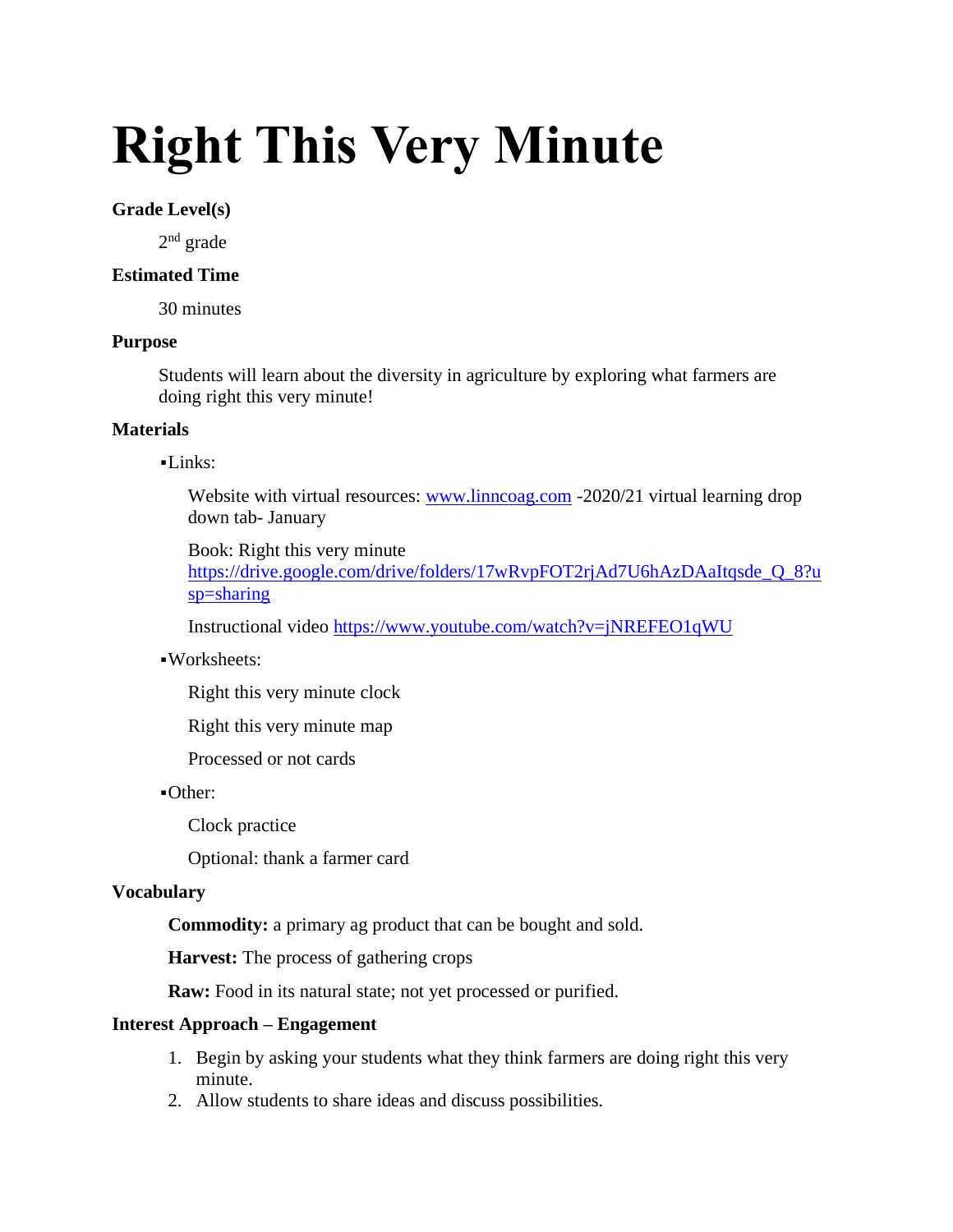## **Background - Agricultural Connections**

What's that you say? You're hungry? Right this very minute? Then you need a farmer. All of the food we eat has a story. Right this very minute someone is growing, harvesting, transporting, or processing our produce, crops, and livestock. Once food is grown and **harvested**, it is transported to other states in the U.S. and other countries. States that don't have the proper climate or soil to grow specific fruits, vegetables, or crops benefit from the transportation of produce grown in other areas. Food can be transported in a variety of ways including trucks, airplanes, or boats. Most of the food we eat requires some form of **food processing**, which includes procedures like curing pork, pasteurizing milk, turning milk into cheese, squeezing oranges into orange juice, or turning apples into applesauce. Without food processing, our diets would only consist of whole, **raw** foods exactly as they were produced on the farm and only in the season or for the shelf life of the food item.<sup>5</sup> It is important for consumers to understand the story of their food and what farmers and agriculturists are doing right this very minute to feed our nation.

# **Procedures**

- 1. Listen to the story read-aloud video: Right This Very Minute by Lisl Detlefsen
	- Discuss food with your students. What food do they eat at lunch? What do they enjoy for snack?
	- What is happening right this very minute to the food they eat?
	- Explain to the students that they are going to learn more about the food they eat, where it is grown and what farmers are doing right this very minute to produce our food.
- 2. Watch the instructional video: link provided above
- 3. Pass out the right this very minute clock worksheet.
	- Box one: glue a product picture of choice
	- Box two and three: list or draw pictures of foods that come from those products.
- 4. Show the map to the students and talk about where some of the different products originate.
- 5. Processed or not activity:
	- Look at your clock. The products closet to the clock are raw- directly from the plant or animal. The things you listed are processed. Foods that have gone through multiple steps.
	- Pass out the cards and ask the students to stand on one side of the room if their item is processed and the other side of the room for not processed. All of these products come from plants and animals but how they are made or consumed is different.
	- Why do we process food? Why do we keep some foods raw? Which is nutritionally better for you?
	- Can processing be safer? Like milk?
- 6. Optional: clock practice
- 7. Optional one minute videos showing farmers right this very minute: [https://www.feedingmindspress.com/latest-news/right-this-very-minute-videos-july-](https://www.feedingmindspress.com/latest-news/right-this-very-minute-videos-july-2018)[2018](https://www.feedingmindspress.com/latest-news/right-this-very-minute-videos-july-2018)
- 8. Optional: send a farmer a thank you card (give to Morgan Hibbs and she can distribute)